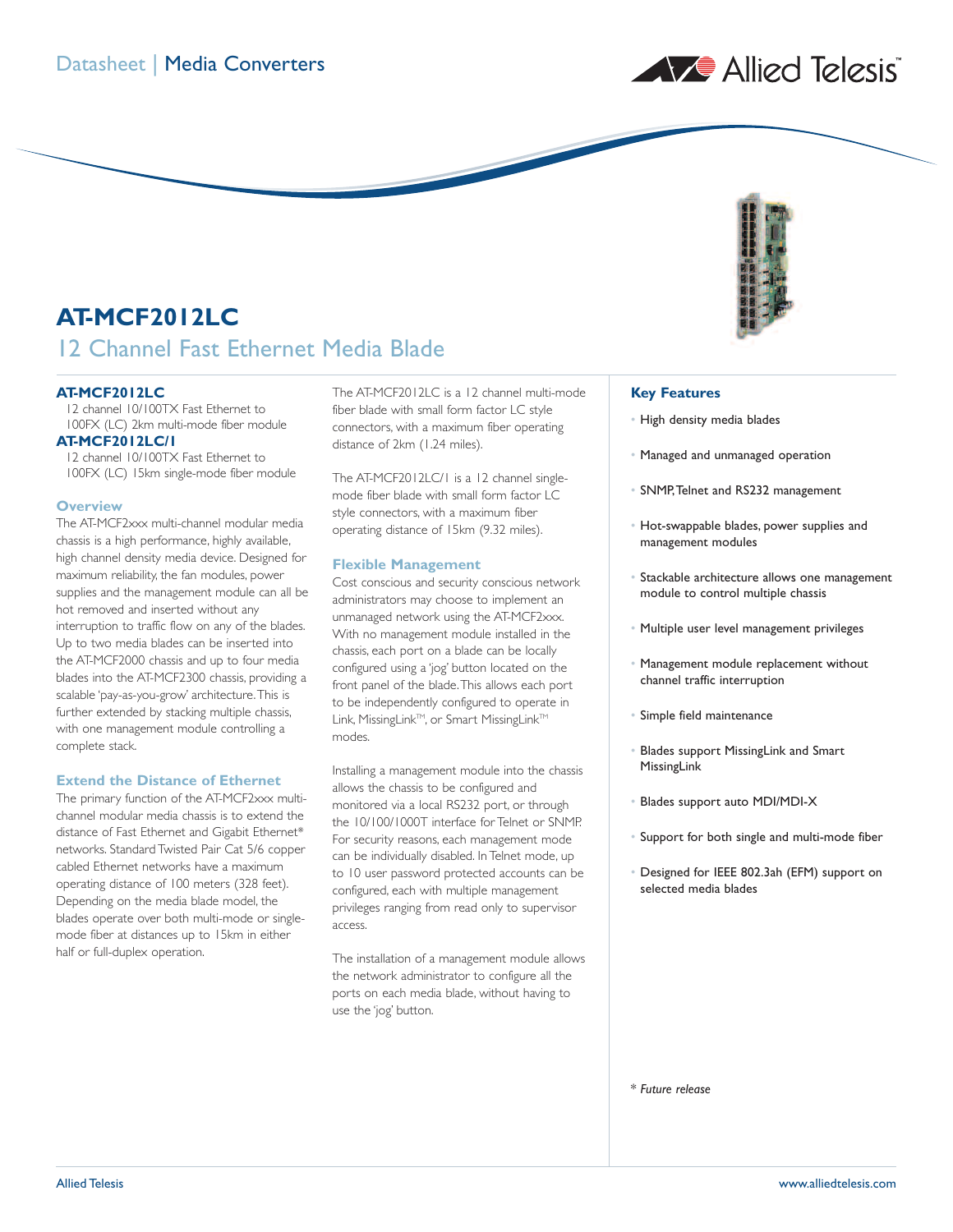## **Network Resilience**

Each chassis can be configured with either one, or two power supply modules (AC) to provide resilience against a power supply failure.The management module monitors the state of each power supply, and that of the cooling fans, and will generate an alarm should any parameter fall outside of normal operating conditions.With redundant power supplies installed, a power supply can be remove or re-inserted into the chassis without interruption to the media blade traffic.

The management module can also be hot removed and inserted without disruption to the media blade traffic.

A media blade can be removed or inserted into the chassis without disruption to other media blade traffic.

#### **Expandability**

Multiple AT-MCF2xxx chassis' can be stacked together, and all managed by a single AT-MCF2000M management module. Slave chassis need to have an AT-MCF2000S slave module installed. Stacked chassis' can consist of any mix of AT-MCF2000 and AT-MCF2300 chassis, with a maximum of 16 blade slots, supported in a single stack.

#### **Field Maintenance**

The need to simplify field maintenance was a key criteria in the design of the AT-MCF2xxx. Each management module is fitted with a memory card slot, allowing network administrators to keep an exact copy of the configuration information of a chassis.The configuration information of the chassis is stored not only in the management module, but also on each blade. If a management module fails, a replacement blade can be hot installed into the chassis, and it can assume all the configuration parameters of the failed unit. Similarly, if a media blade fails, this can be hot swapped with a replacement, and the replacement will adopt the parameters of the failed unit.These features ensure that an engineer sent to site can quickly and easily get a faulty chassis back to an operational mode.

## **MissingLink and Smart MissingLink (SML)**

The MissingLink (ML) feature allows the ports on the media converter blade to pass the 'Link' status of their connections to each other.When the media converter detects a problem with one of the ports, such as the loss of connection to a node, it shuts down the connection to the other port, thus notifying the node that the connection has been lost.The Smart MissingLink (SML) feature provides the same function as MissingLink with one additional feature that when a link is lost on a port, the Link LED of the port which still has a valid connection to its end-node starts to blink. These features allow network administrators to quickly troubleshoot network problems.

#### **Hassle Free Support**

All Allied Telesis Ethernet media converter line cards offer free technical support, ensuring trouble-free installation.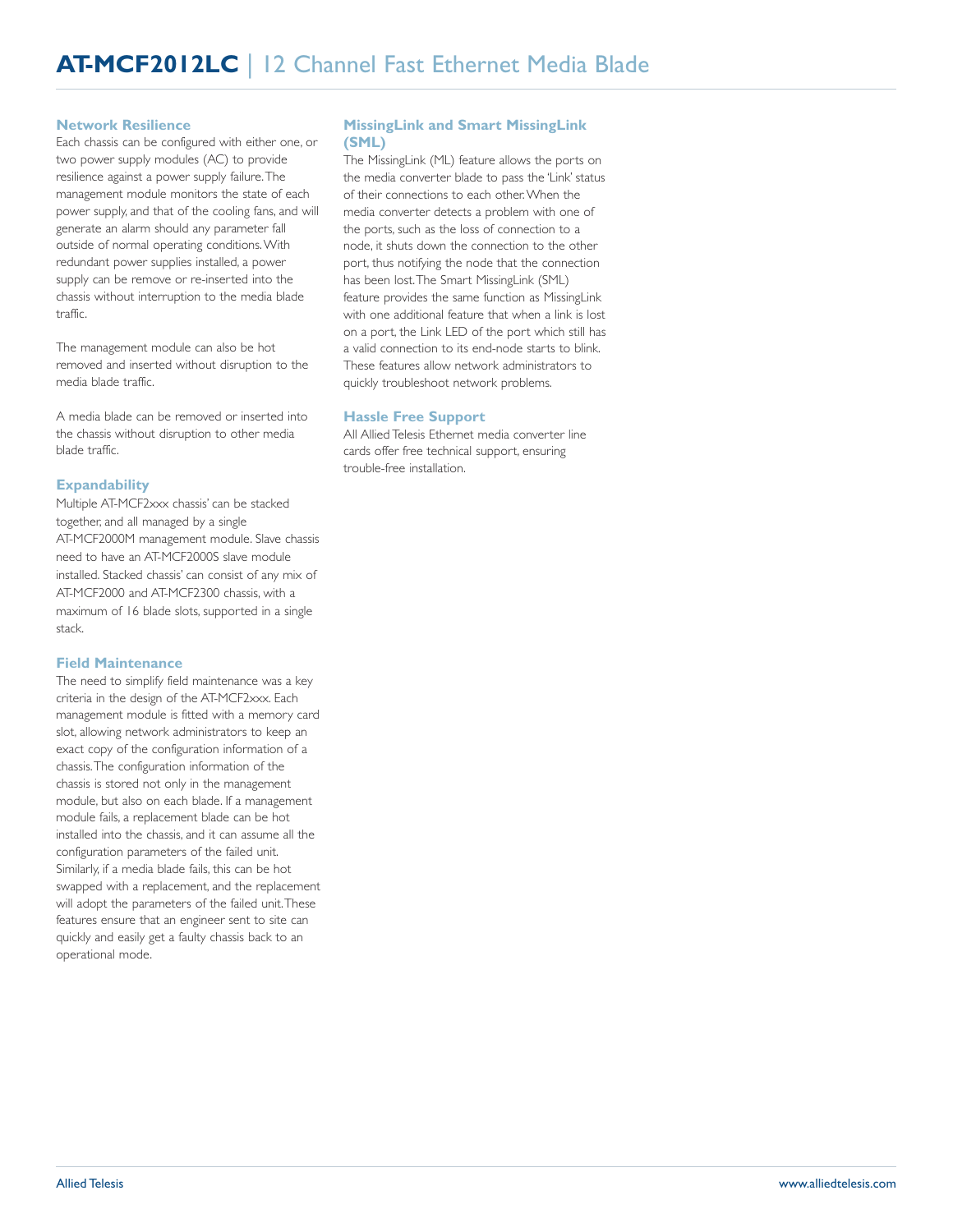## **Software Management Features**

#### **Active Controls**

- Enable/disable RS232
- Enable/disable Telnet
- Enable/disable SNMP
- Configure/delete user accounts (up to 10)
- Configure/delete user passwords
- Reset management card
- Reset chassis
- Download/upload firmware via TFTP
- Download/upload config via TFTP
- Download/upload firmware via Xmodem
- Download/upload config via Xmodem
- Download/upload firmware via memory card
- Download/upload firmware via memory card
- Download config to media blades
- Upload config from media blades
- IP address
- Subnet mask
- Gateway
- Set SNMP management addresses
- Chassis name
- Chassis location
- Set temperature threshold
- Set media blade name
- Set media blade port name
- Enable/disable port link
- Enable/disable port MissingLink
- Enable/disable port Smart MissingLink
- Enable/disable port auto-negotiation
- Enable/disable port full-duplex
- Enable/disable port auto MDI/MDI-X
- Enable primary management master

## **Chassis Information**

- Part number
- Serial number
- Revision
- User-defined identifier
- User-defined location

## **Blade/Port Module Information**

- Media blade type
- Slot occupied
- Part number
- Serial number
- Configuration
- Revision
- Ports on module
- User-defined identifier
- User-defined port identifier

## **Blade/Port Module Status**

- Diagnostic status
- Port link status
- Port link / MissingLink / Smart MissingLink Status
- Port activity
- Port auto-negotiation status
- Port duplex status
- Port auto MDI/MDI-X status

## **Events / Alarms / Traps**

- Cold start
- Warm start
- Link up/down
- Blade insertion/removal
- Fan module insertion/removal
- Power supply module insertion/removal
- Stacking link Up/down
- Authenication failure
- Chassis reset
- Module reset
- Temperature threshold crossed
- Power supply failure
- Fan speed failure
- TFTP session open/close
- Xmodem session open/close
- Telnet session open/close